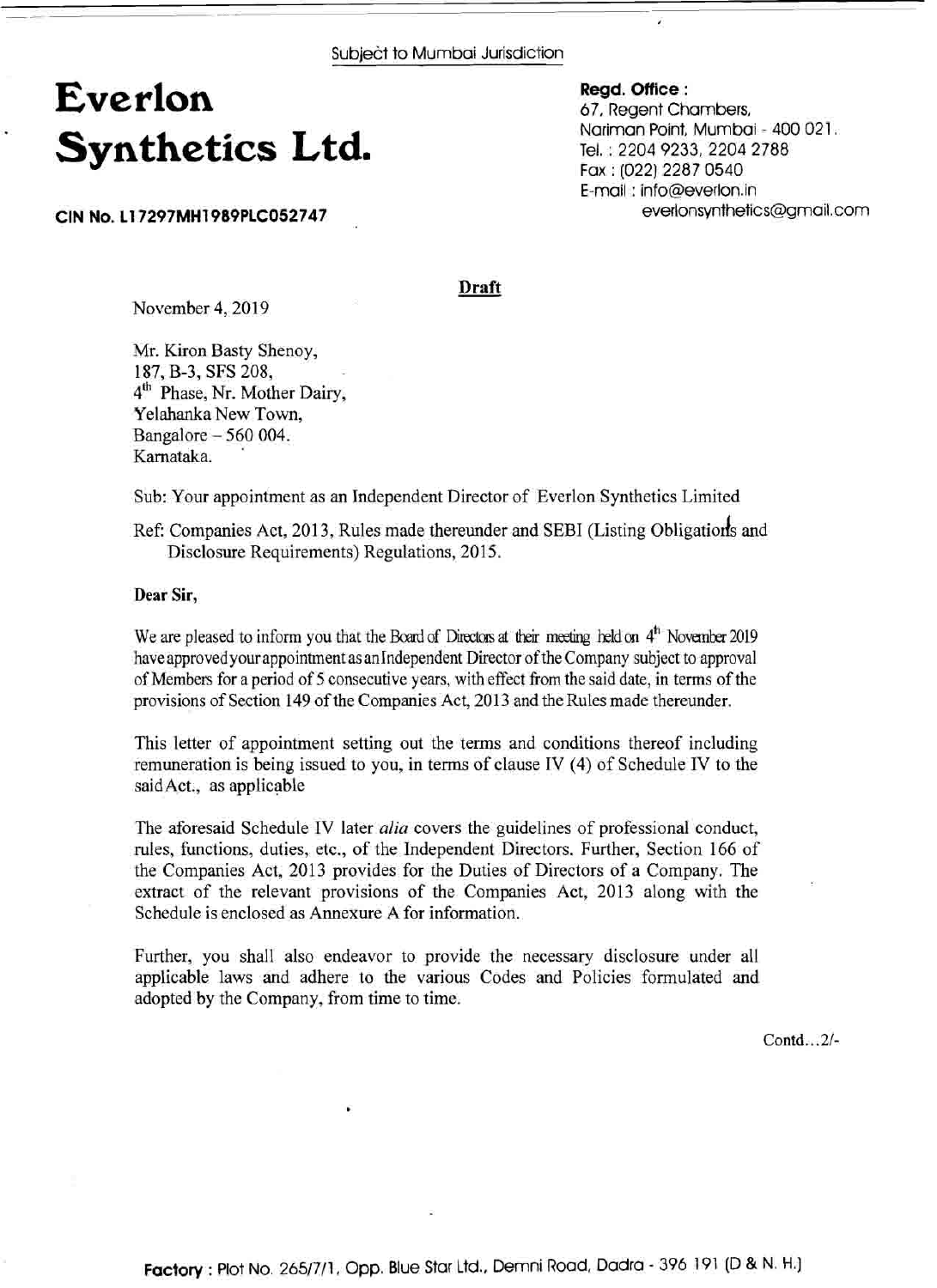# **Everlon Synthetics Ltd.**

**CIN No. 11 7297MH1989PLC052747** 

**Regd. Office** : 67. Regent Chambers, Nariman Point, Mumbai - 400 021. Tel. ; 2204 9233,2204 2788 Fax : (0221 2287 0540 E-mail : info@everlon.in everlonsynthetics@gmail.com

 $2 -$ 

Please note that for all the functions discharged by you, the Company will be paying sittings fees for meetings of the Board subject to the limits set under the applicable laws.

Further, the Company shall reimburse you for all reasonable out-of-pocket expenses necessarily incurred for attending the various meetings of the Board / Committees / Members and for discharging the fiduciary obligations towards the Company.

In the event that your circumstance seem likely to change and which give rise to a conflict of interest or, when applicable, circumstances that might lead the Board to revise its judgment that you are independent, the same may be disclosed to the Company.

Looking forward to your continued support and guidance.

Thanking you once again.

Yours sincerely,

For Everlon Synthetics Limited

Sdl-Jitendra K. Vakharia Managing Director

I hereby acknowledge receipt of and accept the terms set out in this letter

Signed. .............................................

Dated. ..............................................

Encl: Annexure A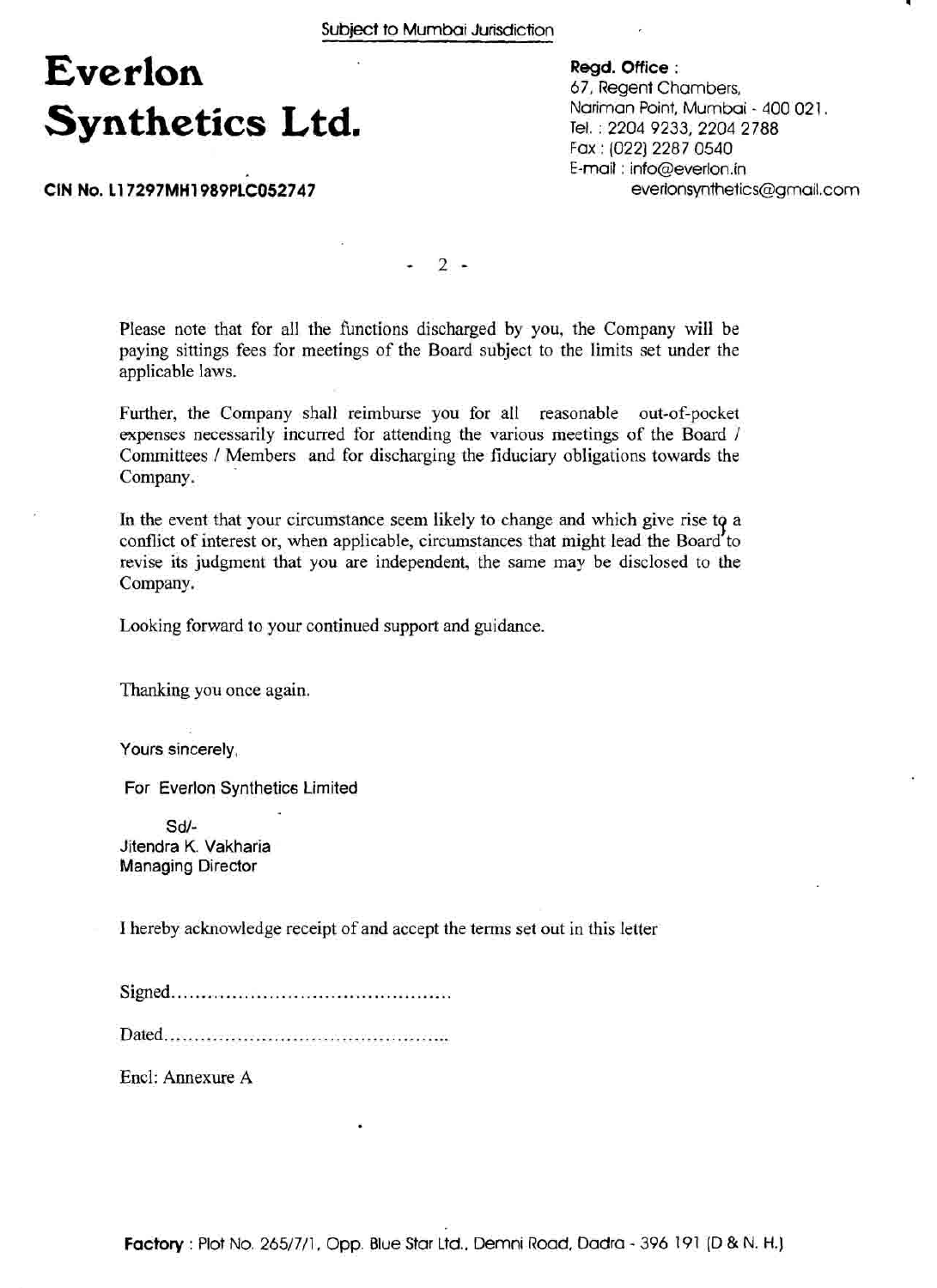# $An$ nexure —  $A$

# **EXTRACT OF THE RELEVANT PROVISIONS OF THE COMPANIES ACT 2013**

#### **SECTION 166 - DUTIES OF DIRECTORS**

J

- (1) Subject to the provisions of this Act, a director of a company shall act in accordance with the articles of the company.
- $(2)$  A director of a company shall act in good faith in order to promote the objects of the company for the benefit of its members as a whole, and in the bedt interests of the company, its employees, the shareholders, the community and for the protection of environment.
- **(3)** A director of a company shall exercise his duties with due and reasonable, skill and diligence and shall exercise independent judgment.
- **(4)** A director of a company shall not involve in a situation in which he may have a direct or indirect interest that conflicts, or possibly may conflict, with the interest of the company.
- **(5)** A director of a company shall not achieve or attempt to achieve any undue gain or advantage either to himself or to his relatives, partners, or associates and if such director is found guilty of making any undue gain, he shall be liable to pay an amount equal to that gain to the company.
- **(6)** A director of a company shall not assign his office and any assignment so made shall be void.
- **(7)** If a director of the company contravenes the provisions of this section such director shall be punishable with fine which shall not be less than one lakh rupees but which may extend to five lakh rupees.

Contd.. .2/-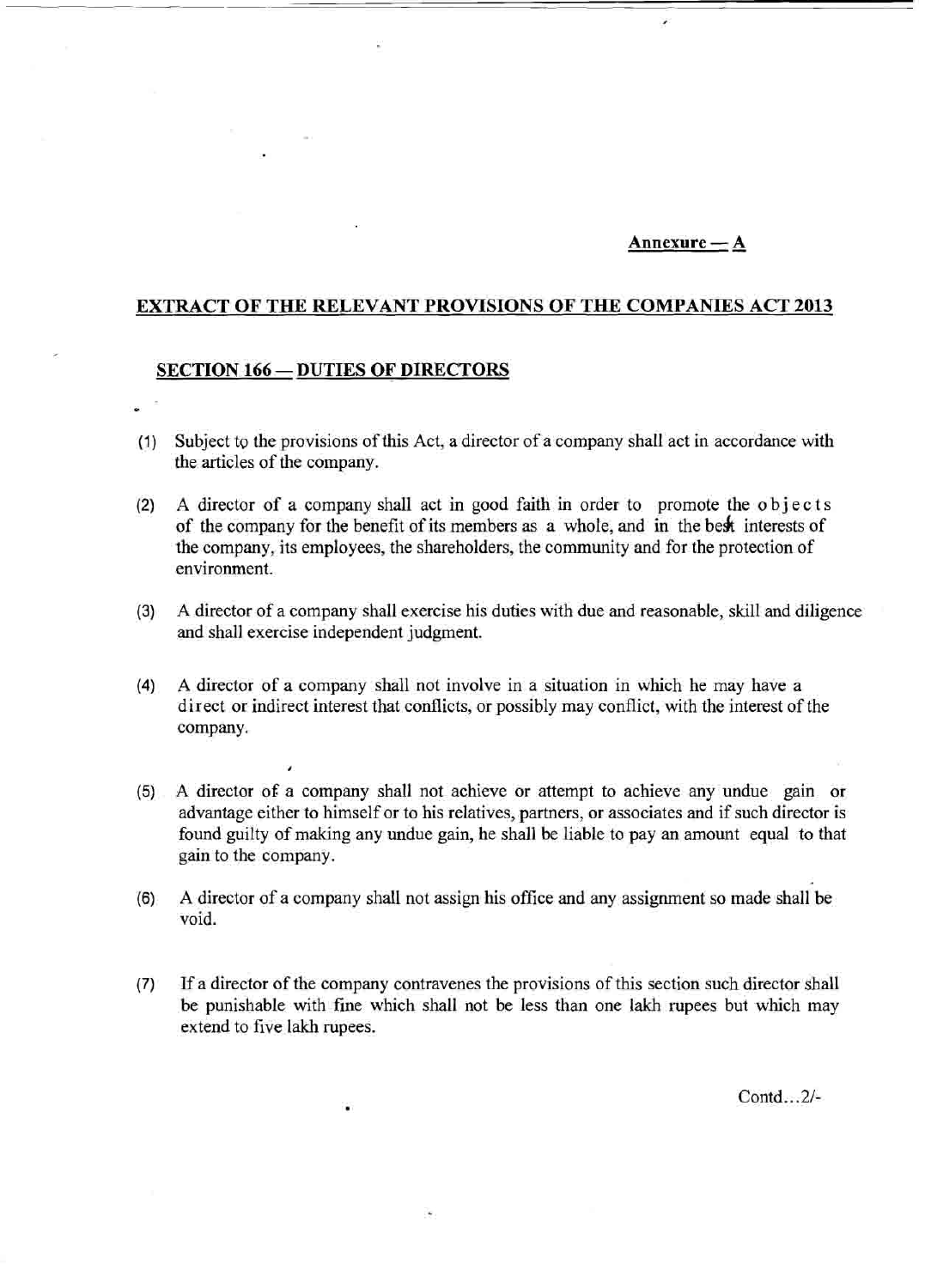#### SCHEDULE- IV -CODE FOR INDEPENDENT DIRECTORS

The Code is a guide to professional conduct for independent directors. Adherence to these standards by independent directors and fulfillment of their responsibilities in a professional and faithful manner will promote confidence of the investment community, particularly minority shäreholders, regulators and companies in the institution of independent directors.

**I.** Guidelines of professional conduct:

An independent director shall:

- 1) uphold ethical standards of integrity and probity; **<sup>I</sup>**
- 2) act objectively and constructively while exercising his duties;
- 3) exercise his responsibilities in a bona *fide* manner in the interest of the company;
- 4) devote sufficient time and attention to his professional obligations for informed and balanced decision making;
- 5) not allow any extraneous considerations that will vitiate his exercise of objective independent judgment in the paramount interest of the company/ as a whole, while concurring in or dissenting from the collective judgment of the Board in its decision *I*  making;
- 6) not abuse his position to the detriment of the company or its shareholders or for the purpose of gaining direct or indirect personal advantage or advantage for any associated person;
- 7) refrain from any action that would lead to loss of his independence;
- 8) where circumstances arise which make an independent director lose his independence, the independent director must immediately inform the Board accordingly;
- 9) assist the company in implementing the best corporate governance practices.

Contd.. .3/-

2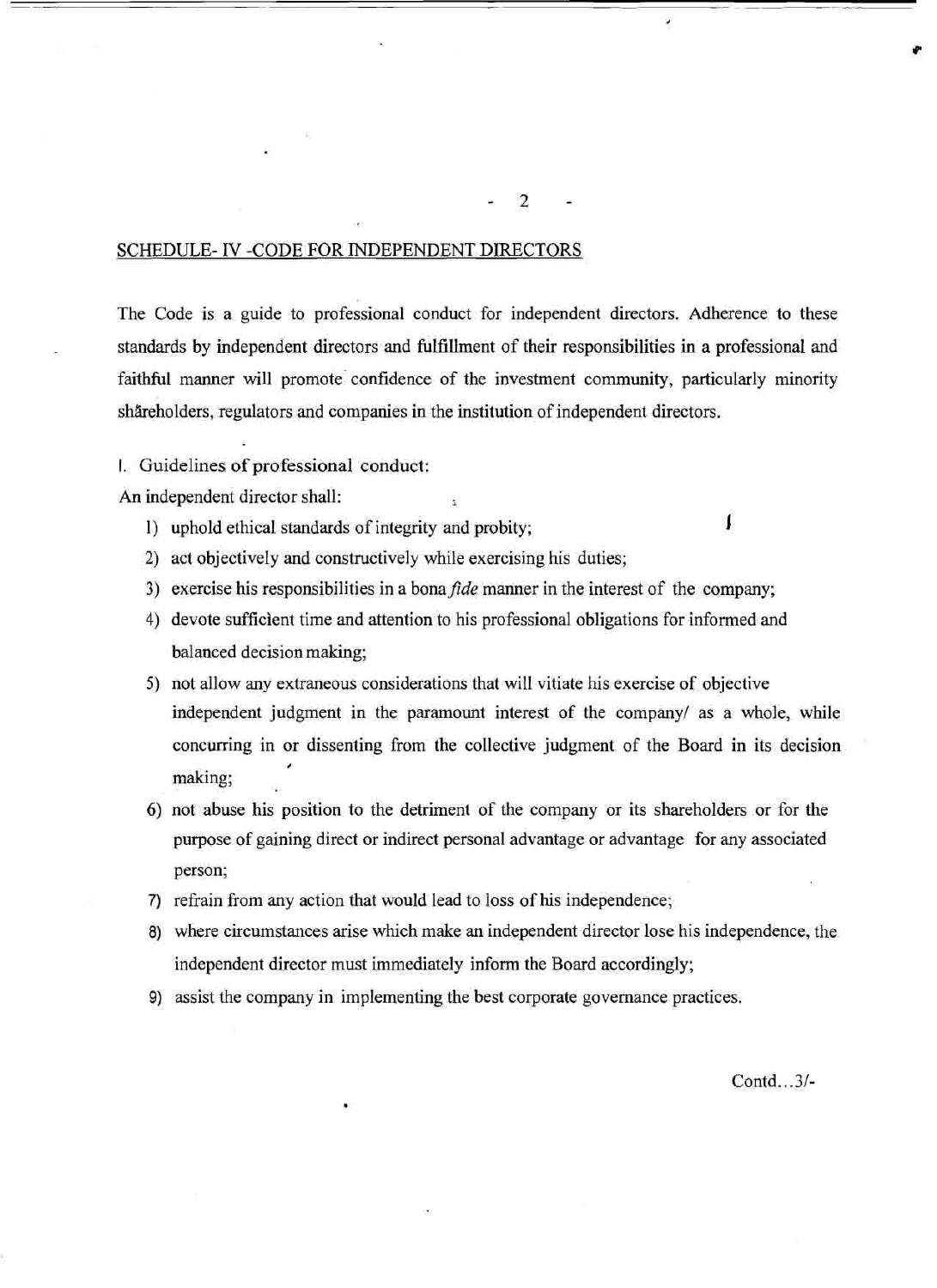### **II. Role and functions:**

The independent directors shall:

1) help in bringing an independent judgment to bear on the Board's deliberations especially on issues of strategy, performance, risk management, resources, key appointments and standards of conduct;

 $3 -$ 

- **2)** bring an objective view in the evaluation of the performance of board and management; **<sup>6</sup>**
- **3)** scrutinize the performance of management in meeting agreed goals and objectives and monitor the reporting of performance;
- **4)** satisfy themselves on the integrity of financial information and that financial controls and the systems of risk management are robust and defensible; **<sup>I</sup>**
- **5)** safeguard the interests of all stakeholders, particularly the minority shareholders;
- 6) balance the conflicting interest of the stakeholders;
- 7) determine appropriate levels of remuneration of executive directors, key managerial personnel and senior management and have a prime role in appointing and where necessary recommend removal of executive directors, key managerial personnel and senior management;
- 8) moderate and arbitrate in the interest of the company as a whole, in situations of conflict between management and shareholder's interest.

# Ill. Duties :

The independent directors shall-

- 1) undertake appropriate induction and regularly update and refresh their skills, knowledge and familiarity with the company;
- **2)** seek appropriate clarification or amplification of information and, where necessary, take and follow appropriate professional advice and opinion of outside experts at the expense of the company;
- **3)** strive to attend all meetings of the Board of Directors and of the Board committees of which he is a member;
- **4)** participate constructivgly and actively in the committees of the Board in which they are chairpersons or members;
- **5)** strive to attend the general meetings of the company;

Contd.. .4/-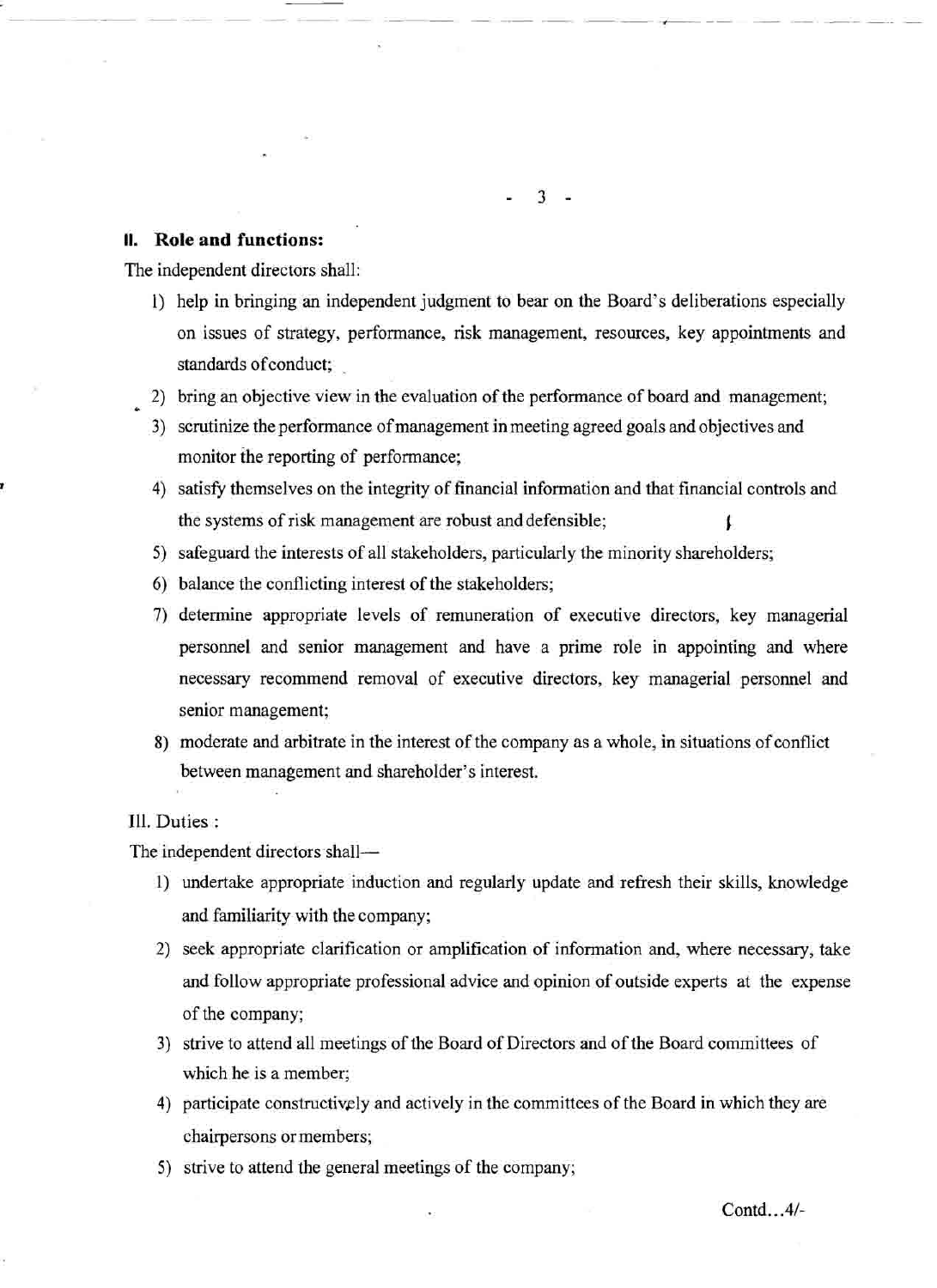- 6) where they have concerns about the running of the company or a proposed action, ensure that thèse are addressed by the Board and, to the extent that they are not resolved, insist that their concerns are recorded in the minutes ofthe Board meeting;
- 7) keep themselves well informed about the company and the external environment in which it operates;
- 8) not to unfairly obstruct the functioning of an otherwise proper Board or committee of the Board;
- 9) pay sufficient attention and ensure that adequate deliberations are held before approving related party transactions and assure themselves that the same are in the interest of the company;
- 10) ascertain and ensure that the company has an adequate and hnctional vigil mechanism and 'to ensure that the interests of a person who uses such mechanism are not prejudicially affected on account of such use;
- 11) report concerns about unethical behavior, actual or suspected fraud or violation of the company's code of conduct or ethics policy;
- 12) acting within their authority, assist in protecting the legitimate interests of the company, shareholders and its employees;
- 13) not disclose confidential information, including commercial secrets, technologies, advertising and sales promotion plans, unpublished price sensitive information, unless such disclosure is expressly approved by the Board or required by law.
- IV. Manner of appointment:
	- **1)** Appointment process of independent directors shall be independent of the company management; while selecting independent directors the Board shall ensure that there is appropriate balance of skills, experience and knowledge in the Board so as to enable the Board to discharge its functions and duties effectively.
	- 2) The appointment of independent director(s) of the company shall be approved at the meeting of the shareholders.
	- 3) The explanatory statement attached to the notice of the meeting for approving the appointment of independent director shall include a statement that in the opinion of the Board, the independent director proposed to be appointed fulfils the (conditions specified in the Act and the rules made there under and that the proposed director is independent of the management.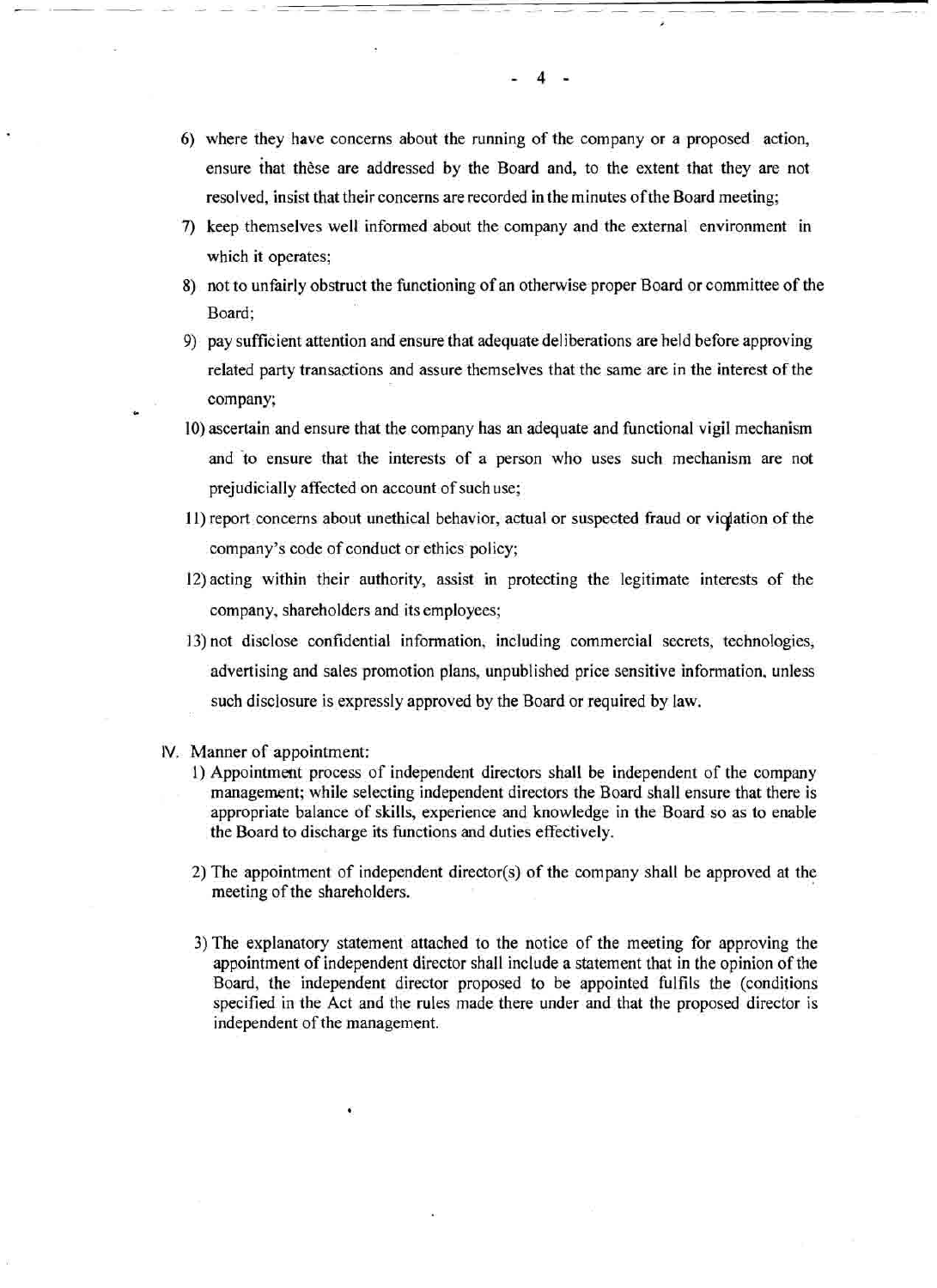- 4) The appointment of independent directors shall be formalized through a letter of appointment, which shall set out :
	- i. the term of appointment;
- ii. the expectation. of the Board from the appointed director; the Board-level committee(s) in which the director is expected to serve and its tasks;

 $5 -$ 

- iii. the fiduciary duties that come with such an appointment along with accompanying liabilities;
- iv. provision for Directors and Officers (D and 0) insurance, if any;
- v. the Code of Business Ethics that the company expects its directors and employees to follow;
- vi. the list of actions that a director should not do while functioning as such in the 'company; and
- vii. the remuneration, mentioning periodic fees, reimbursement of expenses for participation in the Boards and other meetings and profit related commission, if any.
- 5) The terms and conditions of appointment of independent directors shall be open for inspection at the registered office of the company by any member during normal business hours.
- 6) The terms and conditions of appointment of independent directors shall also be posted on the company's website.
- V. Re-appointment:

**6** 

The re-appointment of independent director shall be on the basis of report of performance evaluation.

- VI. Resignation or removal:
- 1) The resignation or removal of an independent director shall be in the same manner as is provided in sections 168 and 169 of the Act.
- 2) An independent director who resigns or is removed from the Board of the company shall be replaced by a new independent director within three months from the date of such resignation or removal, as the case may be.